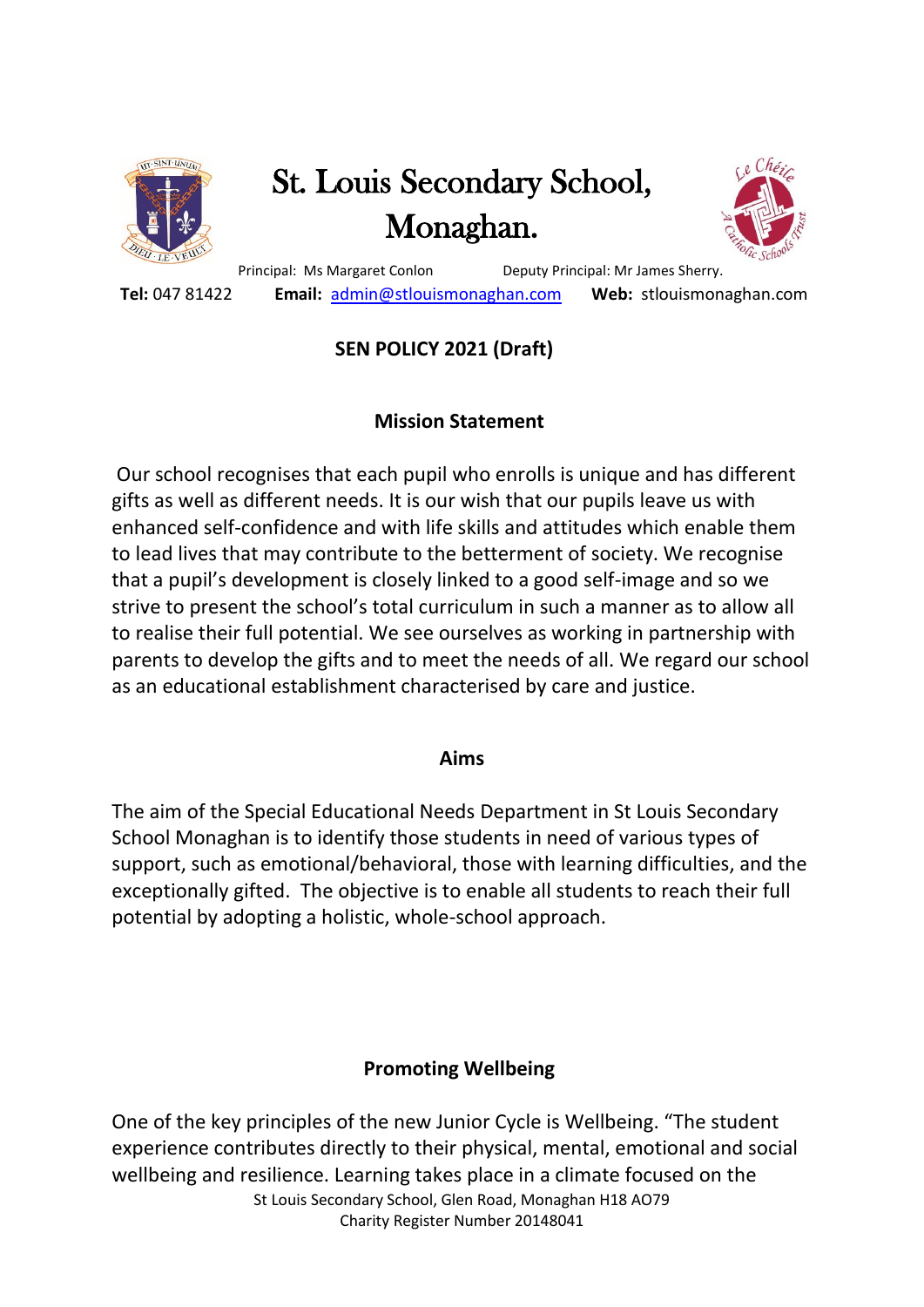collective wellbeing of school, community, and Society". In St Louis', we are supporting the journey of the student towards being Responsible ("…enabling them to make the right choices…"), Connected ("…understanding how their actions and interactions impact on their own wellbeing…"), Resilient ("…feeling confident in themselves and having coping skills to deal with life's challenges…believing that with the effort they can achieve…"), Respected ("…having positive relationships with friends, peers, and teachers…feeling listened to and valued…") and Aware ("…being aware of their thoughts, feelings, and behaviors and being able to make sense of them…being aware of their personal values and able to think through their decisions…being aware of themselves as learners and knowing how they can improve…") all of which have been identified as indicators of wellbeing.

Each year a member of the SEN team is a part of the CARE team and the Wellbeing Committee.

# **Rational and the Legal Context**

This policy is prepared with reference to the following legislation:

- The Education Act 1998 (EA)
- The Education Welfare Act 2000 (EWA) and Equality Act 2004
- The Education of Persons with Special Educational Needs Act (2004)
- The Equal Status Acts 2000 -2011 (ESA)
- The Education for Persons with Special Education Needs Act 2004 (EPSEN)
- The Freedom of Information Acts 1997-3003
- The Data Protection Act 2003
- The Disability Act 2005

This policy is drafted in the context of:

- The guidelines published by the NCSE
- The guidelines on the Continuum of Support for Post-Primary Schools (NEPS)
- The guidelines published by the Special Educational Needs Support Services (SESS)
- New Junior Cycle Framework

This policy applies to all students attending St Louis Monaghan and who have learning support/special educational needs, either short or long term.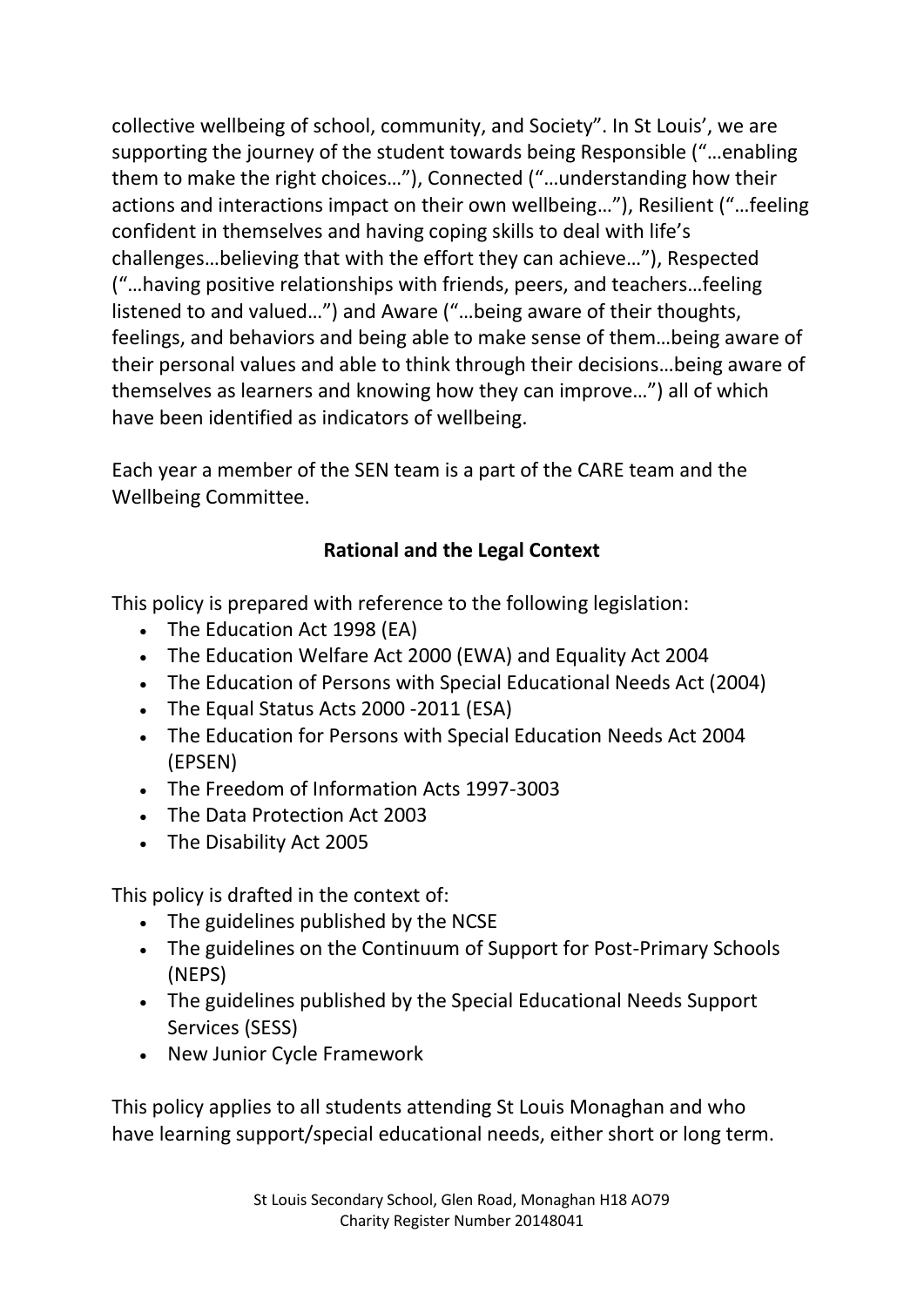Working Definition of Special Education Needs "Special Education Needs" means in relation to a person, a restriction in the capacity of the person to participate in and benefit from education on account of an enduring physical, sensory, mental health or learning disability,

or any other condition which results in a person learning differently from a person without that condition.

While the definition in the Act does not refer to students with emotional or behavioral difficulties, section 7(4)(b) of the Equal Status Act 2000 does indicate a category of special needs in this case and the school will be mindful of such students also in providing for special needs.

# **A Continuum of Support**

The school recognises that special educational needs occur along with a continuum, from mild to severe and from transient to long-term. Therefore our response to students is also offered along a continuum from whole school and preventative approaches to individualized and specialist approaches. The continuum of support encompasses a graduated solution-orientated framework of assessment and intervention in schools, comprised of three distinct school-based processes which are summarised below.

● SUPPORT FOR ALL is a process of prevention, effective mainstream teaching, and early identification. These systems are available to all students and effectively meet the needs of most students.

● SCHOOL SUPPORT (FOR SOME) is an assessment and intervention process which is directed to some students, or groups of students who require some additional support.

● SCHOOL SUPPORT PLUS (FOR A FEW) is generally characterised by more intensive and individualised supports. This level of intervention is for students with complex and /or enduring needs and relatively few students will need this level of support.

#### **Aims of the Special Needs (S.E.N.) Policy in St Louis Monaghan**

The principal aim of Special Education in St Louis Monaghan is to provide a positive learning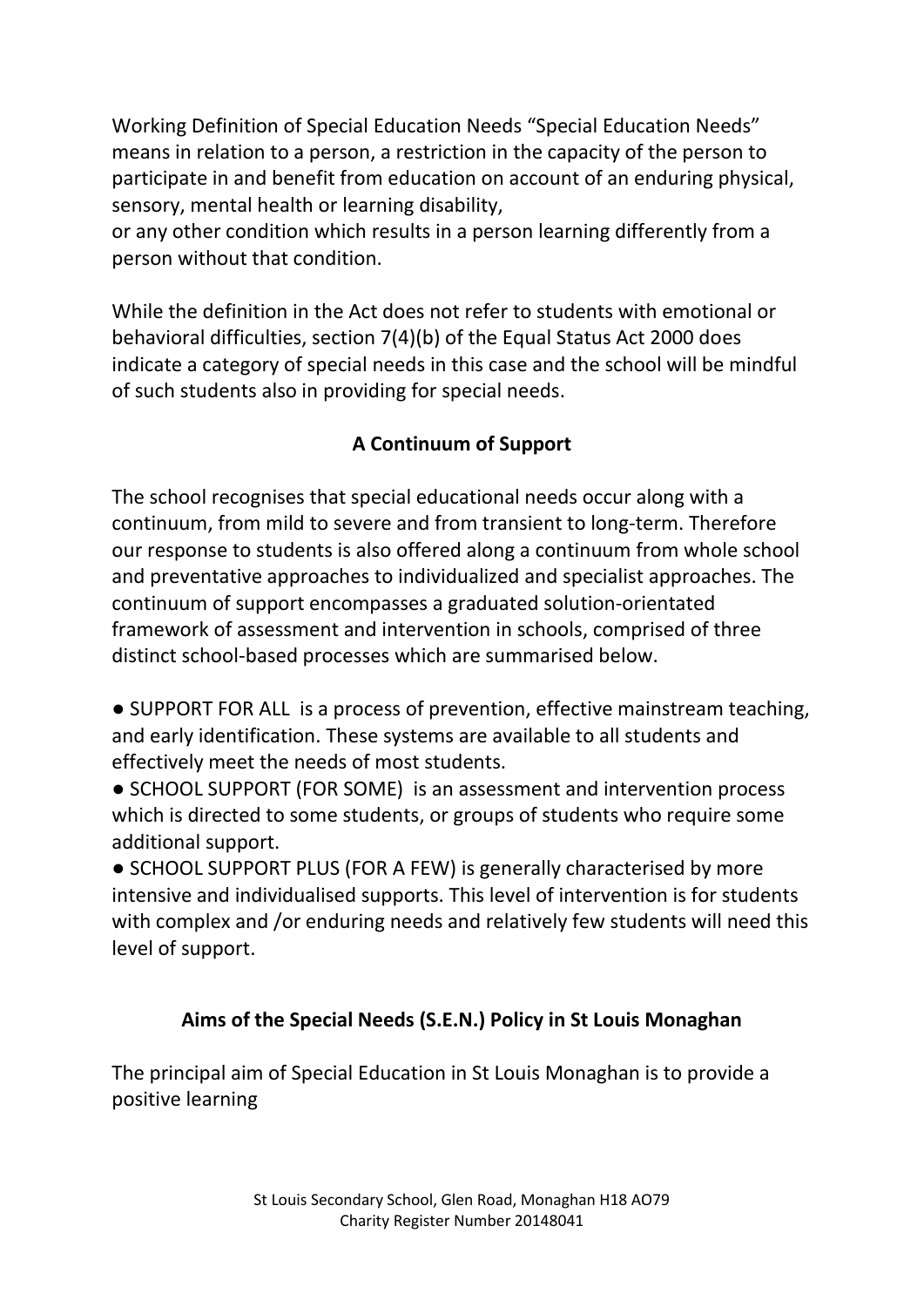environment, which will foster the academic, social, and emotional development of students with learning difficulties and enable each to realise their individual potential.

Learning Support provision also seeks to:

Enable pupils of all abilities to avail of and benefit from an appropriate education.

Provide students with consistent opportunities to experience success. Provide supplementary teaching and additional support in literacy and numeracy.

Involve parents in the support of their daughter's education.

Promote collaboration among teachers in the implementation of a whole school policy on learning support for pupils.

Protect and enhance the self-esteem of the learner.

The school hopes to achieve the following by updating the SEN policy: To include the most recent best practice in SEN. To incorporate best practice guidelines in SEN. To reflect on the most recent recommendations, most particularly the Continuum of Support at Post-Primary Schools (NEPS), recent Child Protection legislation, and GDPR 2018. To outline our whole school approach to teaching/learning in relation to pupils with SEN. To set out procedures for the enrolment of students with SEN in the school. To assist parents in making an informed decision in relation to the enrolment of their child in our school. Ensure that students with SEN are educated in an inclusive environment.

Ensure that all members of staff are aware of the specific needs of students and of the contribution they can make in this area.

● Ensure that SEN is not viewed in isolation, but in the context of the whole school and community.

● Ensure that students with SEN are offered a broad, balanced, and

- differentiated curriculum and that they are provided for in an inclusive way. ● Set high standards for students with SEN and provide them with appropriate guidance, encouraging them to achieve their full potential.
- Develop staff expertise in supporting students with SEN.
- Encourage and foster positive partnerships with parents, in order to achieve appropriate support at home and at school.

● To outline procedures and practices which will be followed in relation to supporting the learning of pupils with SEN.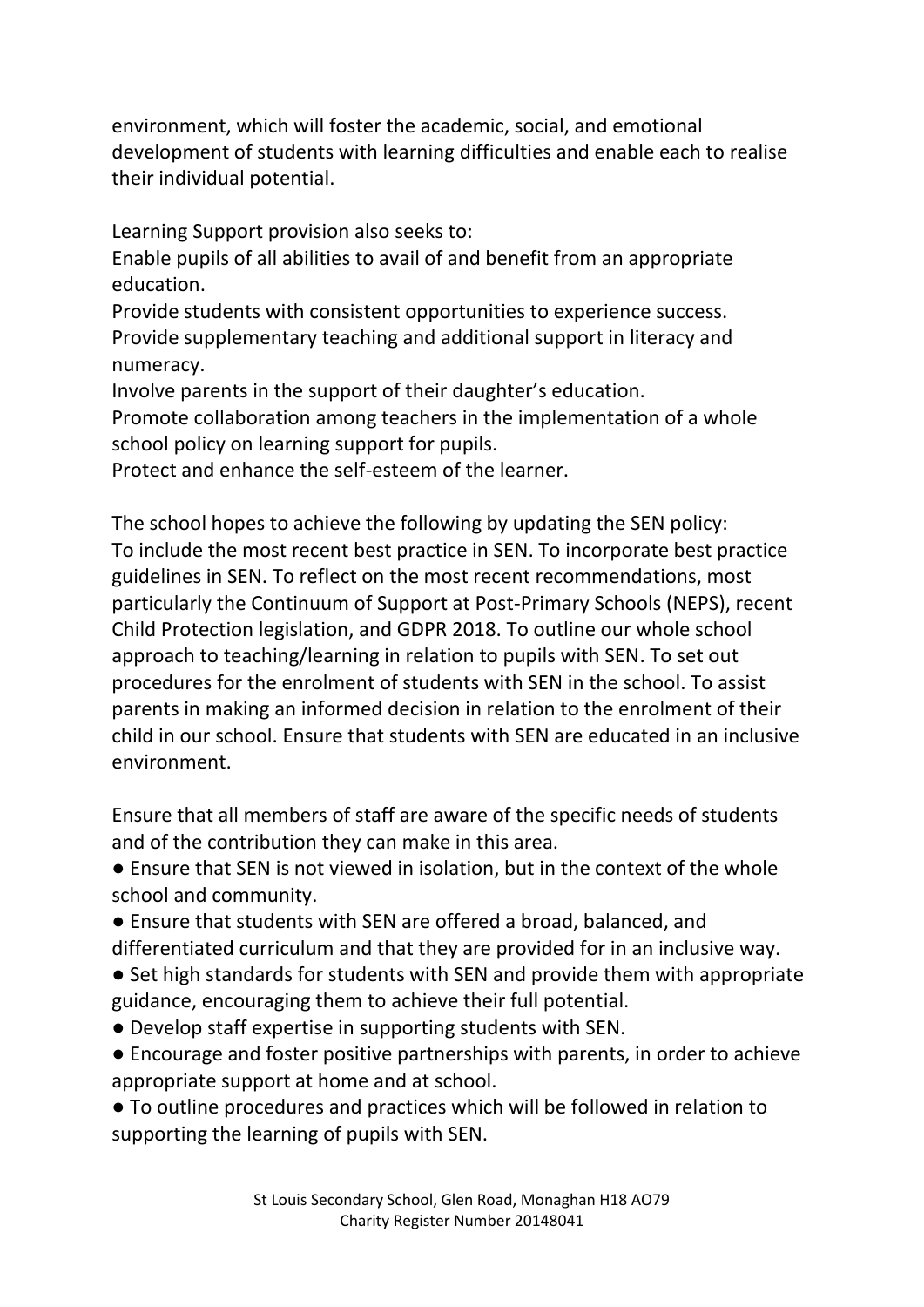● To establish communication structures for the involvement of all the partners in the education of pupils with SEN

## **The Context of the School's Admission Policy**

Special Education Needs (S.E.N.) St Louis Monaghan, in compliance with its Mission Statement and keeping

in mind the Louis ethos and values of the school, welcomes applications from students with S.E.N. The school operates an open admissions policy; promoting equality of access, participation, and benefit for all in as far as the school can fulfill the needs of an individual student.

The Board of Management is committed to ensuring full entitlement and access for pupils with special educational needs to high-quality education with a broad, balanced, and relevant curriculum so that they can reach their full potential and enhance their self-esteem. This is consistent with the provisions of the Education for Persons with Special Educational Needs Act 2004, Section 2, which provides that "a child with special educational needs shall be educated in an inclusive

environment with children who do not have such needs unless the nature or the degree of those needs of the child is such that to do so would be inconsistent with

(a) The best interests of the child in accordance with any assessment carried out under this act, or

(b) The effective provision of education with whom the child is to be educated.

The Board of Management needs to be aware of any special needs as early as possible so that these needs can be assessed and addressed if possible. The Principal in conjunction with the LS teacher and parents, forwards all relevant information received, to the National Council for Special Education Needs (N.C.S.E.) who allocate resources based on the Department of Education and Skills policy.

In making provision for special needs students the Board of Management needs to know whether the incoming student has had access to any of the following resources:

- Special Needs Assistant
- A Special Class
- Help, for specific needs, from any Resource Teacher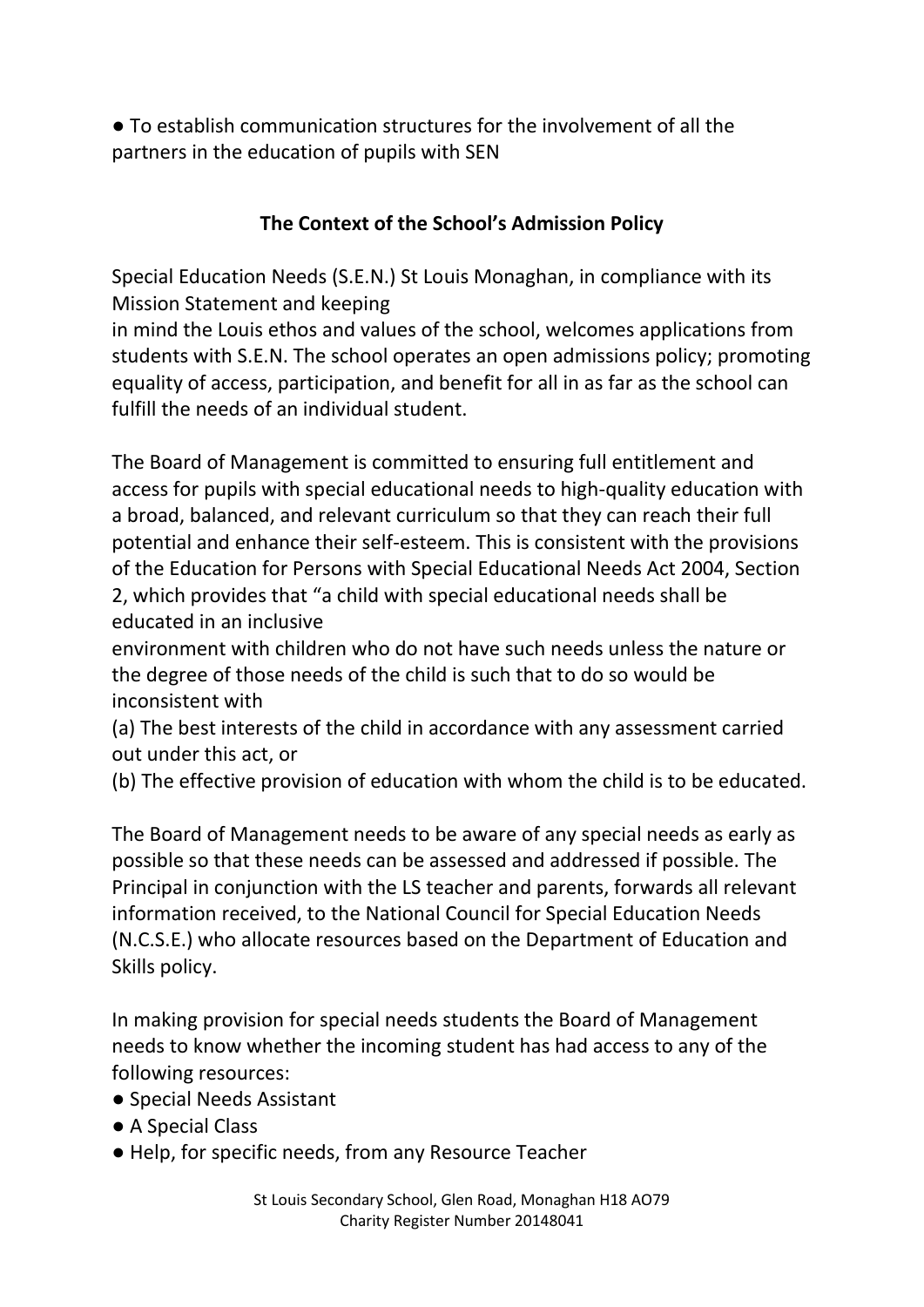- Assistance with behavior modification
- Psychological Assessment –report to be provided
- Any additional resources to help with their special needs
- Help in areas including visual or hearing impairment, general learning disability or emotional disturbance
- Student support file copy from Primary School to be provided.
- Any resource in relation to travel or mobility etc.
- Any resource not listed above

Note: if an expert report is provided, it should include a workable strategy for addressing the needs, allowing for the resources available to the school. Having gathered all the relevant information and professional documentation, the school will assess how the special needs of the students can be met.

It may take some time for the Department of Education and Skills to process such applications. Parents are strongly advised to inform the school as early as possible and discuss their particular situation well in advance of their child's -re that "teachers and other relevant employees of the school are aware of the importance of identifying children and students who have special educational needs"

#### **Access to Learning Support**

The following groups of students may qualify for learning support in the school:

- Students who have had a psychological assessment which recommends Learning Support/Resource teaching.
- Students who have not been assessed but who display profound difficulties in their Entrance Assessments (below the 10th percentile) may be offered Learning Support. Parents of these students will be consulted.
- Students who are identified by teachers, parents, or who request it themselves during the year may be accommodated if school resources allow.
- Students who are in receipt of Learning Support hours may need to be assessed in school by the LS team for the purposes of determining how best to support their individual learning needs.

● These assessments will consist of both formal and informal assessments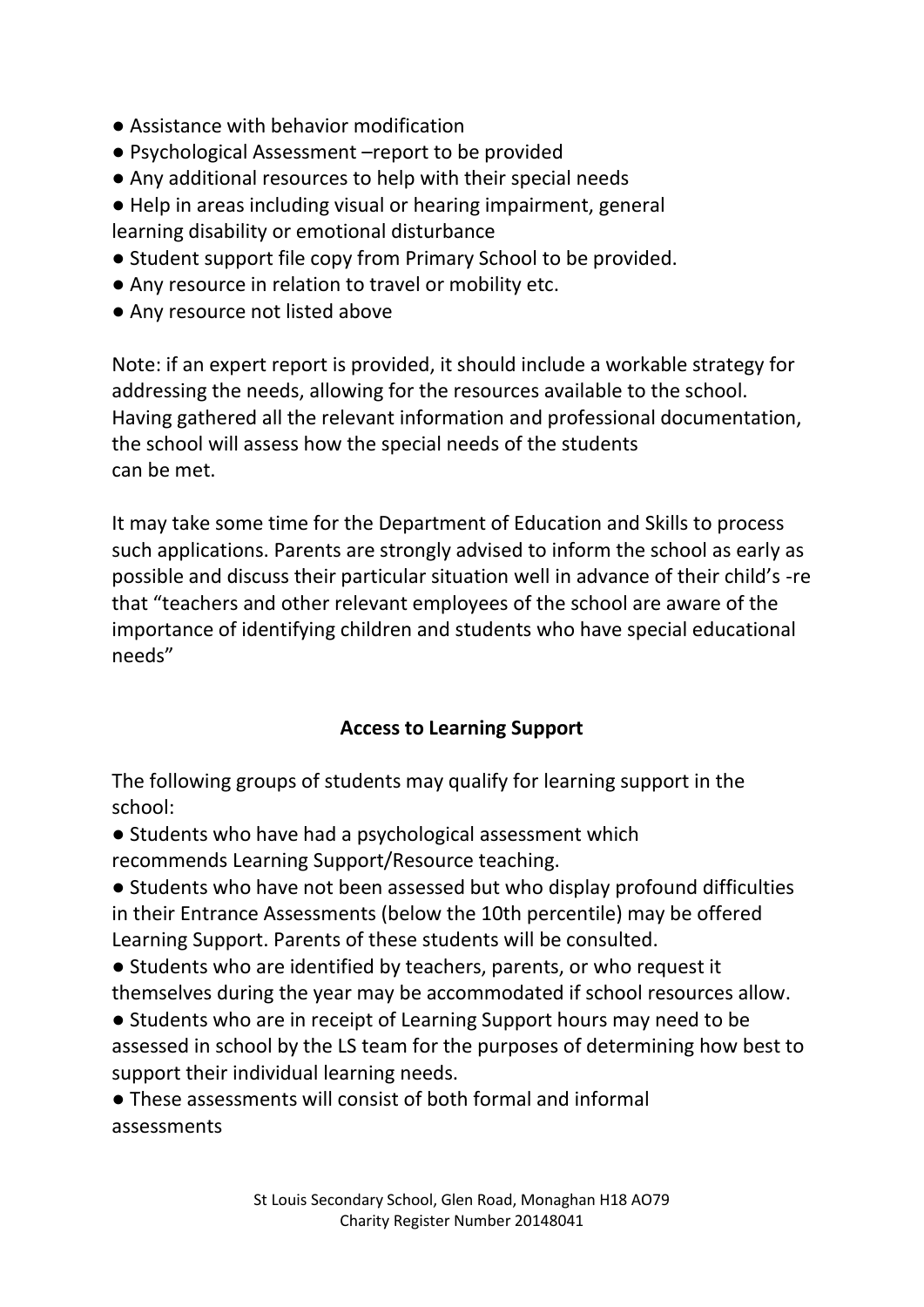● Informal assessment will include but will not be limited to writing samples, maths samples, learning style, and in-class observations.

● All assessment results are private and confidential to each student and their parents/guardians.

• Students with English as an Additional Language Needs (EAL)The school through its normal operating procedures shall ensure that adequate additional teaching and resource support is applied for and allocated as per the regulations of the Department of Education and Science.

## **Modes of provision of Learning Support**

In-class support in the form of co-teachingis used within class groups. Individual Withdrawal is used only where a student requires specialised individual support. Small-Group Withdrawal is the preferred method of provision with most students in resource and learning support getting their allocation in small groups. Differentiation within Mainstream Classroom. Reduced Timetable. A small number of students whom it is deemed after

consultation with the National Educational Psychological Service (N.E.P.S.) Psychologists, parents, and teachers who cannot sustain a full curriculum, have their timetable reduced. In so far as is possible, extra learning support is provided.

#### **Access to Psychological Reports**

Individual reports will be kept on each student with S.E.N. Information in the files include psychological reports, results from entrance assessments, correspondence between the school, parents, and other relevant agencies, and applications for support and concessions. Files are maintained by the Learning Support Coordinator and access is afforded to the following personnel-the School Principal, the Deputy Principal, members of the S.E.N. Department, the Year Heads and the

Guidance Counsellor. Beyond these individuals, information regarding special needs is communicated to teachers on a need-to-know basis. In accordance with section 14.(1)(d) of the EPSEN Act 2004 the school "shall ensure that all relevant teachers and other relevant employees of the school are aware of the S.E.N. of the students" Information is provided to teachers at the beginning of the year. Other newly

identified students are notified to the teachers as the year progresses.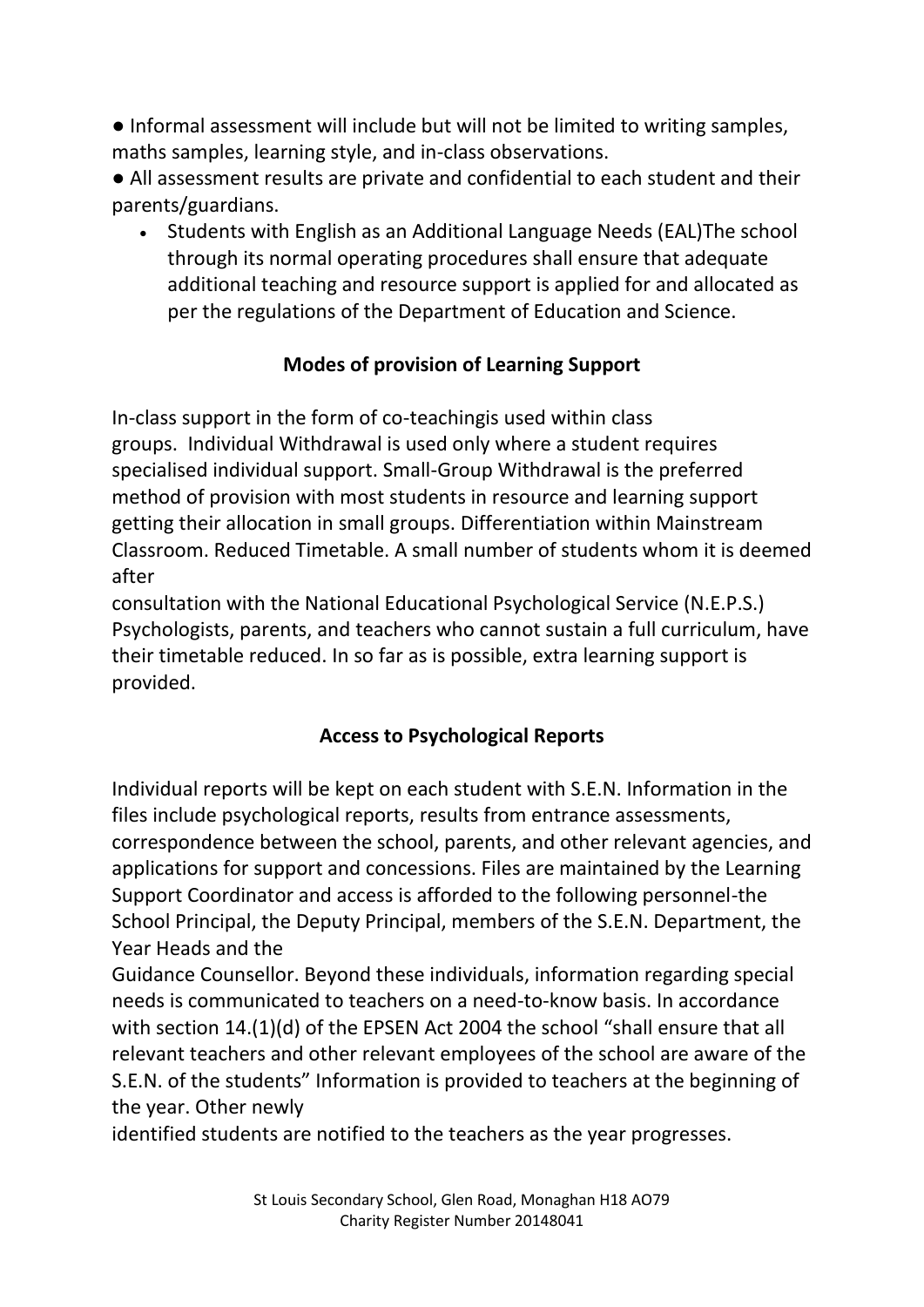## **Involvement of the Educational Partners**

#### **Role of the Board of Management**

- To ensure that a policy is in place and that it is reviewed regularly.
- To make recommendations for improvement where appropriate.
- To ensure that the school meets its requirements for the inclusion of S.E.N students within the current legal framework.

#### **Role of the Principal and Deputy Principal**

● On behalf of the Trustee and the Board of Management, the Principal has responsibility for all aspects of the day-to-day management of policy and provision for students with special educational needs.

● To inform the Board of Management of issues that are relevant to S.E.N.

● To ensure the effective and efficient use of resources including the allocation of hours and funds

● To actively promote a whole school approach to learning support and S.E.N and to make all staff aware of their responsibilities in this area.

#### **Role of the SEN Co-Ordinator**

- To co-ordinate/devise a school SEN plan.
- To create and maintain a school register of students with SEN.
- To communicate the needs of students to teachers.
- To assist in the identification of students with SEN.
- To ensure that support plans are in place for students with SEN.
- To advise teachers of the recommendations made in professional assessments relating to individual students.
- To assist the Principal in the allocation of resources.
- To process applications for Reasonable Accommodations at State Exams (RACE).

● To provide RACE in-house exam where possible given the resources available.

- To liaise with outside professionals.
- To meet with parents in order to plan and review interventions.
- To assist in co-ordinating the administration of standardised assessments.

● To ensure that systems are in place for the referral of students by teachers, parents, etc.

● To be a member of the Student Support Team.

● To advise and collaborate with SNA's around the care needs of relevant students.

● To facilitate weekly meetings of the SEN team.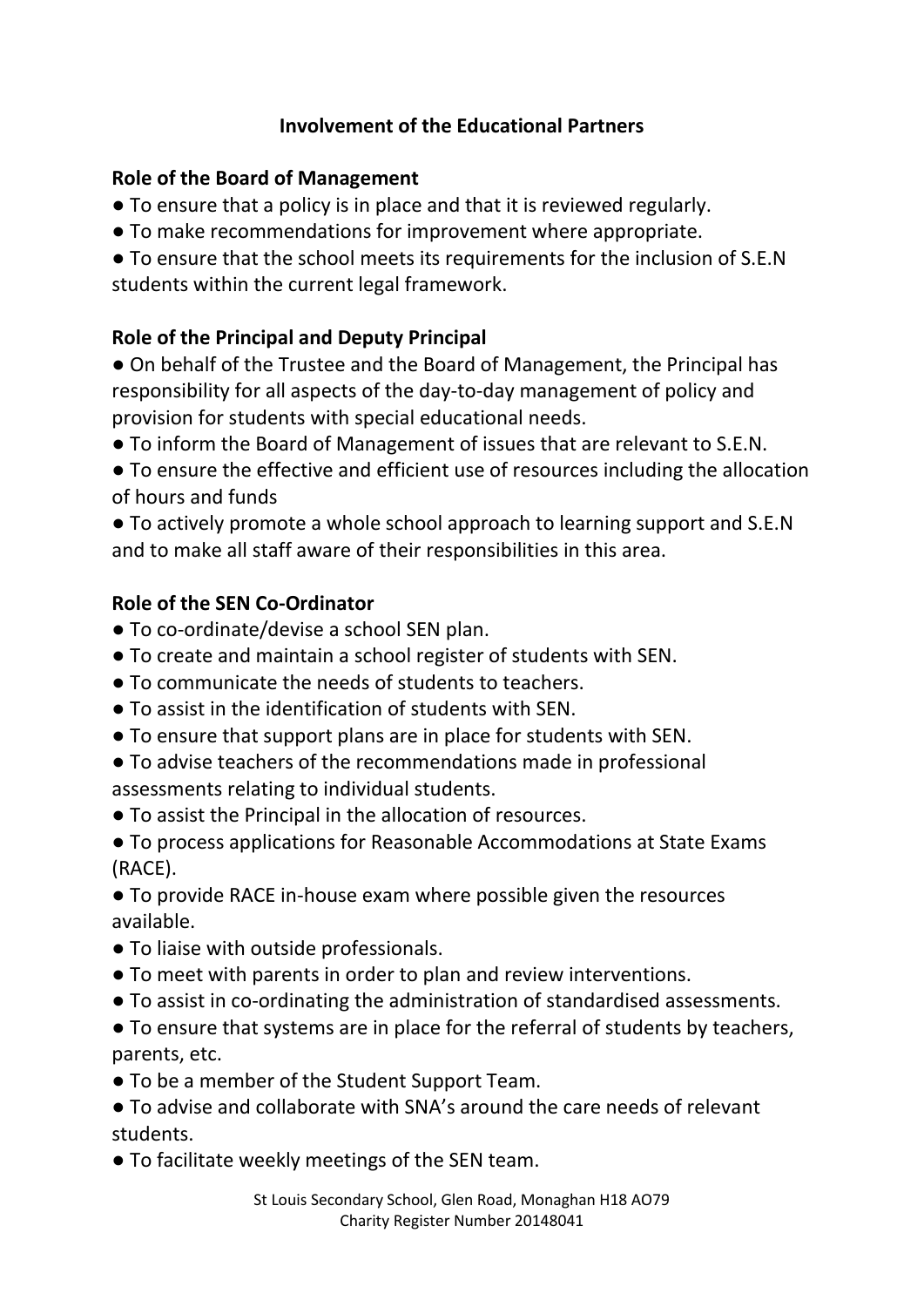## **Role of the Guidance Counsellor**

● To liaise on an ongoing basis with the other members of the S.EN. Team and Pastoral Care Team as relevant matters arise.

● To provide a range of services to all students, including careers information, referral services, etc. with an awareness of the S.E.N. of students.

● To work together with the L.S. coordinator in conducting the

assessments of incoming first years and other students new to the school.

- To advise the Principal of any matters arising from such assessments.
- To support students who have been referred.
- To advise on supports available at the third level for S.E.N. students and to assist students in accessing these supports.

Role of the Learning Support Coordinator

● To liaise with the Guidance teacher, feeder schools and parents in identifying new S.E.N. pupils.

● To work with the Principal and Deputy Principal in the allocation of students to Learning Support teaching groups

- To be responsible for the submission of N.C.S.E. forms.
- To be responsible for liaising with external service providers i.e. N.E.P.S. and the Special Needs Organiser (S.E.N.O)

● To coordinate the Reasonable Accommodations (R.A.) for the State Examinations.

- To organise assessments with NEPS.
- To work with Special Needs Assistants
- To communicate with the Principal, Deputy Principal and staff any information concerning S.E.N. students as required.

● To be available, by appointment to meet parents to discuss and advise of the special educational needs of their daughters.

# **Role of the Learning Support Teachers**

- To teach individual and small groups of students requiring learning support.
- To liaise with the coordinator in the provision of support to these students.
- To liaise with subject teachers and other departments on employing

differentiated teaching methods and resources in their subject teaching.

- To produce review of students progress in terms of targets set and bring to the termly meeting for Learning Support.
- To Liaise with the NEPS psychologist in relation to implementation of best practice.
- To Liaise with parents as regards student support plans and progress.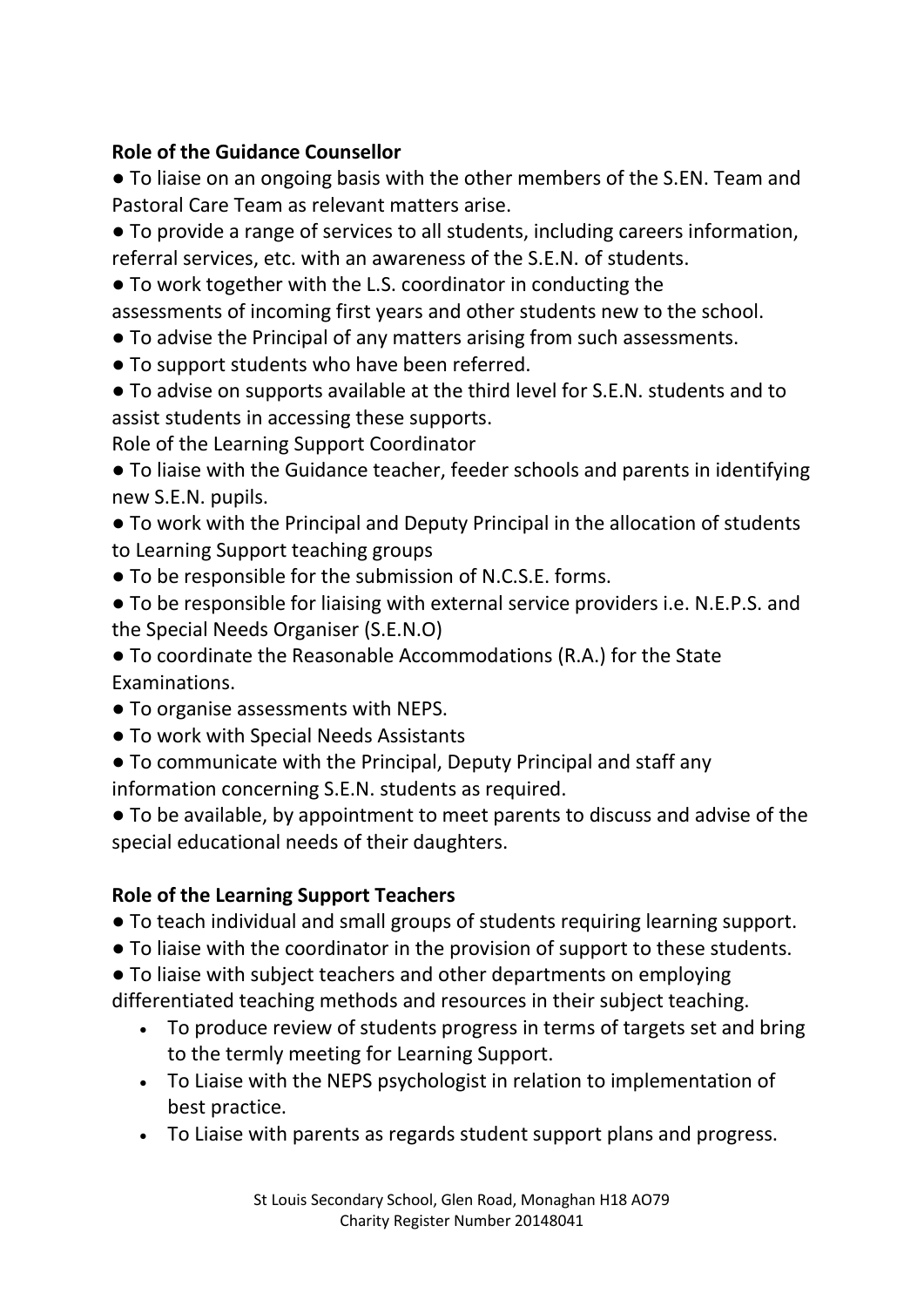## **Role of the Special Needs Assistants**

● To carry out duties assigned by the Principal in accordance with Circular 10/76

● To cater to the needs of the S.E.N students including assistance with clothing, feeding, toileting, and general hygiene.

● To provide special assistance where necessary for students with particular difficulties e.g. writing typing etc.

● To provide assistance on out-of-school activities as required.

● To assist in the organisation and procurement of items needed for class e.g. textbooks, P.E. gear and in the organisation of the student's locker.

● To assist the teachers in the supervision of pupils with special needs during break and lunchtimes.

● To encourage each pupil to become more independent and self–reliant.

# **General Teaching Staff**

● To make provision for students with learning support /special needs in their class and subject areas.

● To be part of a whole-school approach in relation to S.E.N as well as literacy and numeracy.

● To make provision for differentiation of work for S.EN. Students. Parental Involvement

- To work in positive partnership with the school and other agencies
- To support and encourage their child in her education.

# **Involvement of Parents (DES Circular 14/2017)**

The school recognises its responsibility under section 14 of the EPSEN Act 2004, with regard to informing and consulting with parents on all matters relating to their child's education. Parents and transition to and transfer from the post-primary school. The quality of a child's experience in making the transition to post-primary education can determine how they will settle in school. Parents can provide valuable support to a child with SEN while the child is making the transition.

St Louis Secondary School provides support to parents by:

- Liaising with parents prior to transfer.
- Informing parents about the range of extracurricular activities available for first-year students so that the parents can encourage their child to participate.
- Having an anti-bullying policy and keeping parents informed of issues relating to bullying.
- Encouraging parents to contact the SEN co-ordinator.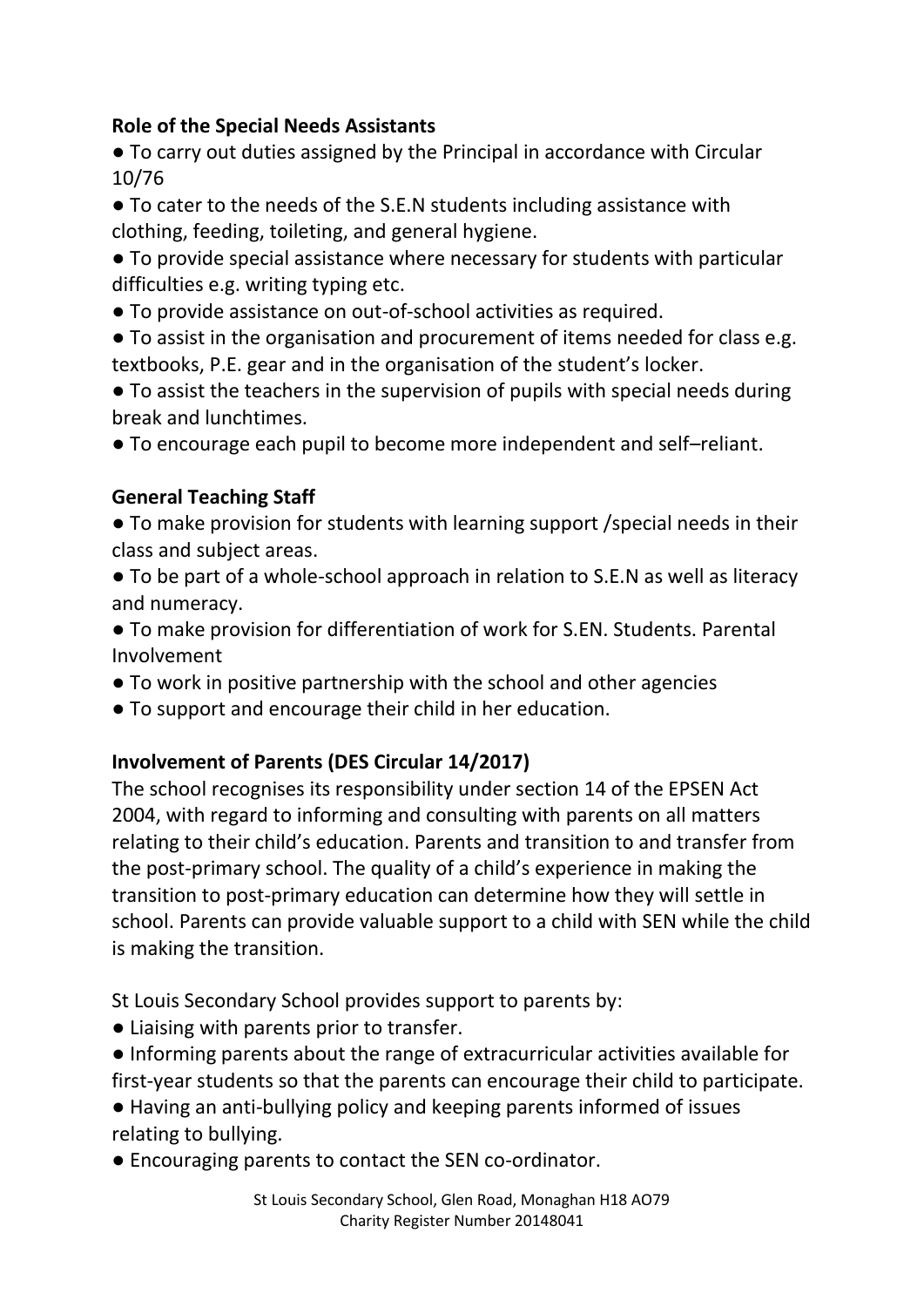Parents and the transmission of information The parents of a child with SEN can provide valuable information in relation to their child's learning difficulties and learning preferences. The SEN team seeks relevant professional reports from parents of students with SEN with the acceptance of a place in the school. St Louis, at all times, recognises the parent/guardian as the primary educator of the child. Parents and home-school links The school provides parents with regular reports on the progress of their child.

● The school journal is used for home-school communication, and parentteacher meetings are held once a year for face-to-face communication.

- Students receive a written school report at Christmas and Summer
- The SEN co-ordinator and special educational teachers are available to meet parents on request.

● Parents help the school by keeping the teachers informed of the progress/difficulties they observe in their child's learning as they progress through the school.

#### **Student Involvement**

- To contribute to the drawing up of learning programs and the setting of learning targets for themselves.
- To contribute to the review of learning programs.
- To cooperate with the agreed program and its evaluation by
- participation in appropriate tests and assessments.

#### **Links with Outside Agencies**

The EPSEN Act 2004 assures interlinking provision between the National Council for Special Education Needs (NCSE) , the National Education Welfare Board (NEWB) and the Health Service Executive (HSE) and school. In accordance with this act, the school will work with the local S.E.N.O, the local N.E.P.S. psychologist, the visiting teachers for the Blind and Hearing impaired and any other relevant professional in providing an integrated response to the needs of any particular student. It may be necessary to hold case meetings with relevant professionals with the permission and knowledge of the student's parents (and their attendance) in order to determine the best approach and provision for the

students in question. Notes from such meetings will be recorded and maintained in the student's file.

# **Individual Education Plan (IEP)**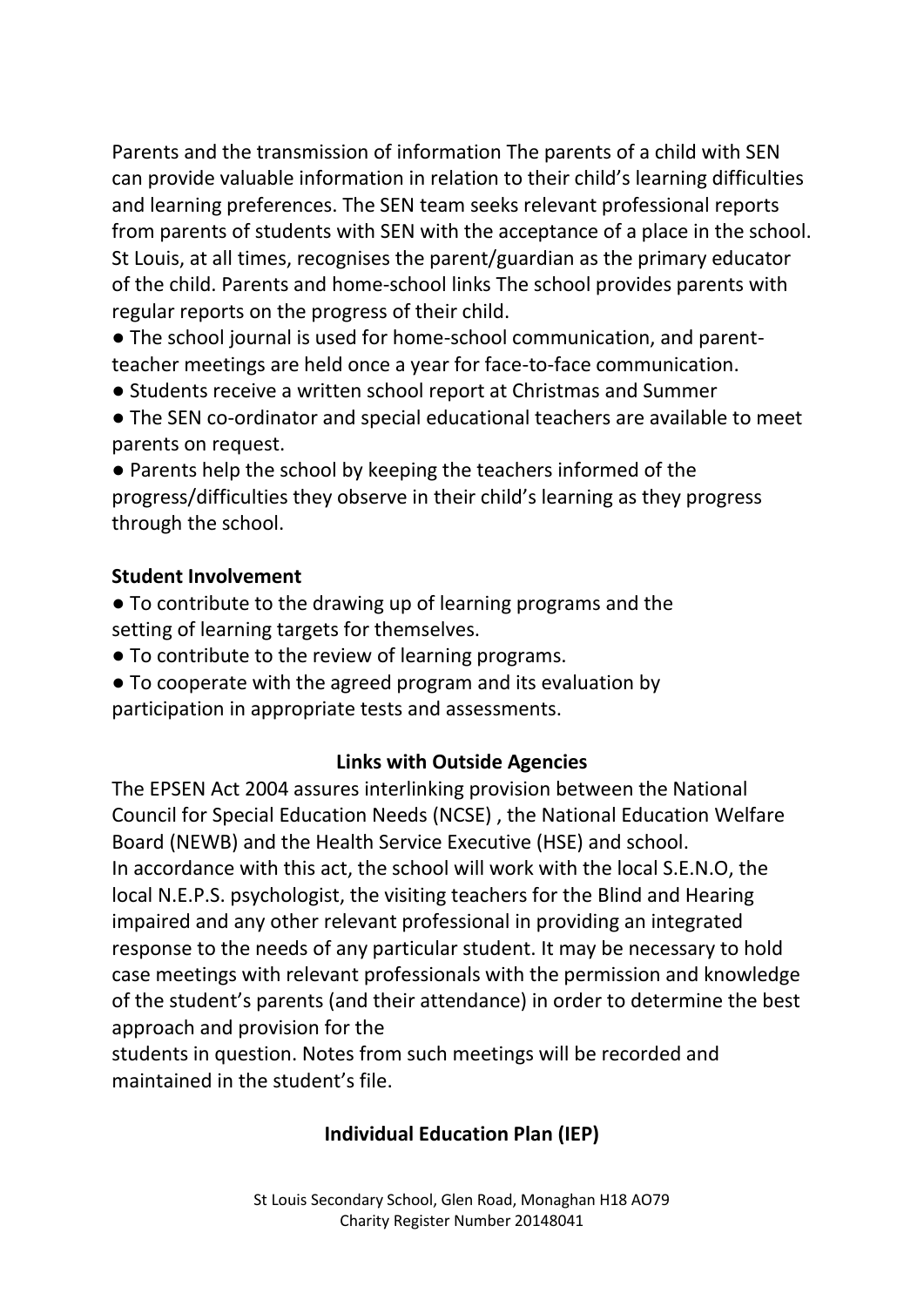At present individual learning plans have been put in place for a small number of students in the school (School Support Plus for a Few). With the full implementation of the EPSEN Act 2004 these and all future plans will be referred to as individual education plans. These plans will be put in place following consultation between the school, parents, students and relevant bodies outside the school. Their objective is to bring about effective teaching and learning and improved outcomes for

students with S.E.N. Each IEP will be prepared in accordance with the Guidelines on the Individual Education Planning Process (2006) as issued by the N.C.S.E.

# **Transfer from Primary School**

The transfer of information from primary level to post-primary level is vital to the successful support of students with SEN. At the open night, parents are informed about support for students with SEN, pastoral care structures and information regarding RACE. The SET team are available to speak to parents regarding any concerns on the open night. The Special Needs Co-ordinator will also: Visit/contact the feeder primary school to collect up-to-date information. Liaise with primary school and parents of students with more specific needs. Meet with parents/guardians of students with SEN. Arrange a meeting with the primary resource/learning support teacher. Apply for SNA support/assistive technology for relevant students.

Once accepted to St Louis:

• All incoming first-year students take a Cognitive Ability Test; CAT4. These tests can be used to identify the strengths and needs of incoming students with SEN. This data is used to help identify students who may need additional support including exceptionally able students.

• The SEN team will take into consideration the students learning styles and strengths.

• The SEN team will create learning targets for each student with SEN. These targets are monitored and once achieved, new targets are set.

● At the beginning of the new academic year, all students on the SEN register are reviewed in terms of the level of support needed and curriculum load. Students transferring into other year groups.

When a student is accepted into a year group other than First Year, information is sought from their previous school (Educational Psychological Report, school reports, attendance, etc.). This is the responsibility of the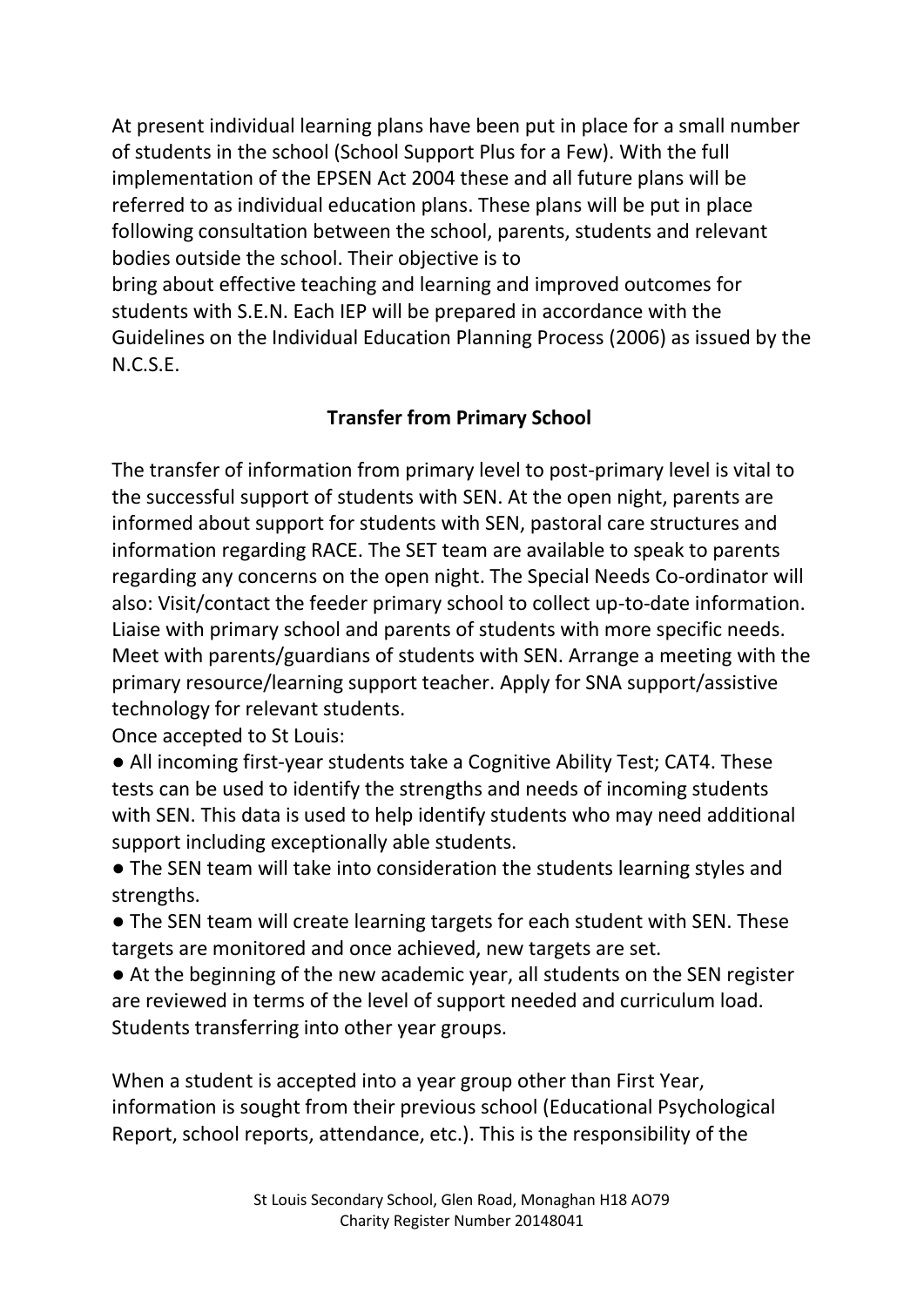Principal/Deputy Principal. Any relevant information is then passed to the Year Head and the Special Needs Co-ordinator.

## **Provisions for Students with emerging needs.**

For students with emerging needs, including the exceptionally able, the concern may have been identified through the whole school screening and monitoring systems (CAT4, informal observation, parental concern). Teachers are asked to complete a referral form for students who they have a concern about that focuses on the student's behavior, academic performance, homework, etc. Some students will need further individual or diagnostic testing to identify the nature of their needs (both learning and behavioral).

## **Models of SEN provision**

In assessing and deciding which students need to be in receipt of supplementary teaching and which students may benefit from support within the mainstream context the following options are considered:

- Curricular differentiation
- Team teaching/Co-operative Teaching.
- In-class support/differentiation.
- Inclusion of SNA in specific classes.
- Small group withdrawal.
- Individual withdrawal.
- Organisational skills.
- Social Skills.

The period of intervention recommended for each student is dependent on the nature and extent of their individual need. The decision on withdrawal of students versus co-teaching is based on the extent of the needs and levels of the students. The duration of provision is varied and is reviewed throughout the intervention. There are cases where support is needed on a short-term basis, after which the student is in a position to recommence with the regular curriculum. All decisions in this regard are discussed with the parents/guardians, class teachers, the student, principal, and guidance counsellor. Resources SEN teachers and students have access to approximately four resource rooms which include computers. There are also two computer rooms in the school and they are utilised to cater for any student wishing to engage in ICT and follow a typing programme. All mainstream classrooms have PC's and overhead projectors.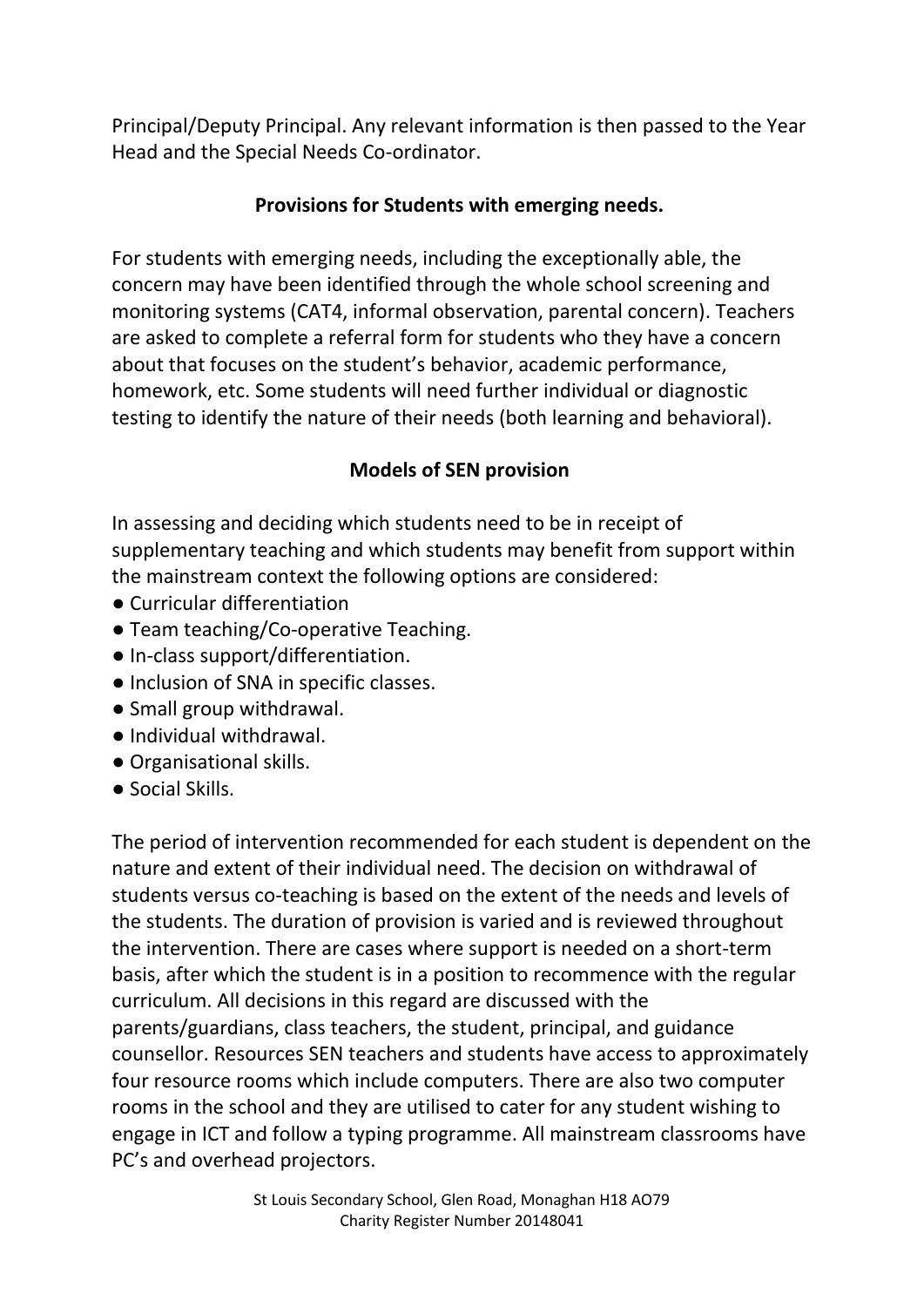# **Exemptions from Irish and Foreign Languages**

● Incoming first-years with Irish and Foreign Language exemptions are noted.

● Certificates of exemption from the study of Irish and Foreign Languages must be submitted with the enrolment application.

● The guidelines set down by the Department of Education and Skills will be strictly adhered to (Circular M10/94) (Circular

0053/2019) hppt://www.education.ie/en/Circular-and-Forms/Active-Circulars/ppc10 94.pdf

https://assets.gov.ie/27473/c10cb646f6a14074b6d02d54b0ab3d1b.pdf

● Where possible, withdrawal for Special Education provision is arranged for SEN students who do not study Irish, during Irish class. This is not guaranteed and is limited by timetable restrictions and staff availability and completed in accordance with the Guidelines for Post-Primary Schools, Supporting Students with Special Educational Needs in Mainstream Schools (2007) and with parental consent.

● Applications for Irish exemptions on the grounds of SEN are made by the SEN co-ordinator and signed by the Principal.

● A revised circular was introduced by DES in September 2019 – Circular 0053/2019 sets out the exceptional circumstances in which consideration may be given to granting a student an exemption from the study of Irish.

#### **Summary**

This policy is based on the following key principals

● All students with learning support /special educational needs will be identified as early as possible.

● There will be a positive partnership with parents with regard to the identification of and provision for students with learning support/special educational needs.

● There will be a whole school approach to S.EN. issues in the school.

● The school will encourage inclusive education for students with learning support /special educational needs.

● There will be close cooperation with all agencies to ensure a multi-agency approach to support.

● There will be a regular review of policy and practice in relation to all issues pertaining to learning support /special educational needs in the school.

Reviewed by SEN Co-ordinator, Rachel Mc Nally, November 2021.